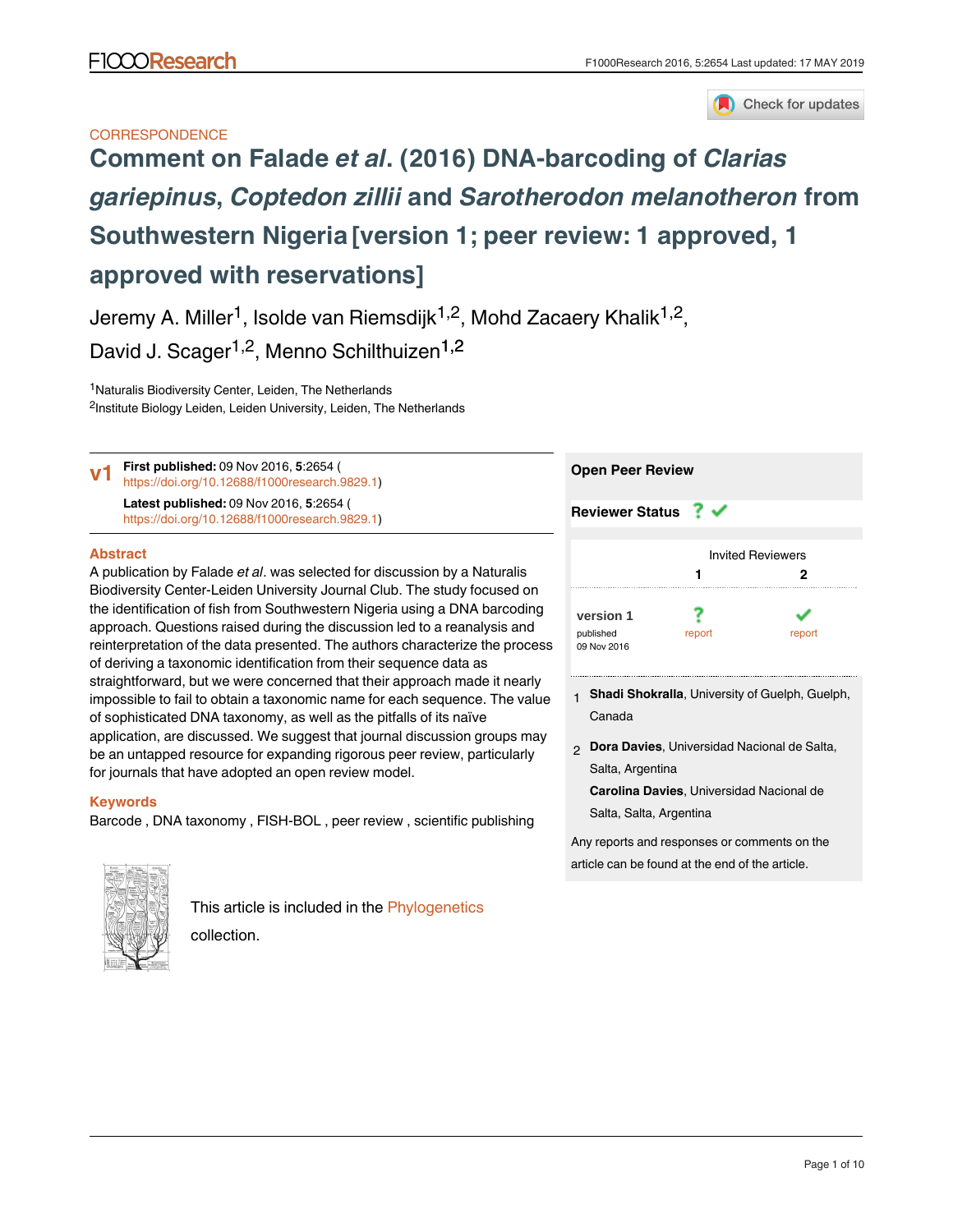**Corresponding author:** Menno Schilthuizen (menno.schilthuizen@naturalis.nl)

**Competing interests:** No competing interests were disclosed.

**Grant information:** The Endless Forms Research Group (Naturalis) budget footed the bill for the journal club drinks at Meneer Jansen in Leiden. IvR is supported by the 'Nederlandse organisatie voor Wetenschappelijk Onderzoek' (NWO Open Programme 824.14.014).

**Copyright:** © 2016 Miller JA *et al*. This is an open access article distributed under the terms of the [Creative Commons Attribution Licence](http://creativecommons.org/licenses/by/4.0/), which permits unrestricted use, distribution, and reproduction in any medium, provided the original work is properly cited. Data associated with the article are available under the terms of the [Creative Commons Zero "No rights reserved" data waiver](http://creativecommons.org/publicdomain/zero/1.0/) (CC0 1.0 Public domain dedication).

**How to cite this article:** Miller JA, van Riemsdijk I, Khalik MZ *et al.* **Comment on Falade** *et al***. (2016) DNA-barcoding of** *Clarias gariepinus***,**  *Coptedon zillii* **and** *Sarotherodon melanotheron* **from Southwestern Nigeria [version 1; peer review: 1 approved, 1 approved with reservations]** F1000Research 2016, **5**:2654 (<https://doi.org/10.12688/f1000research.9829.1>)

**First published:** 09 Nov 2016, **5**:2654 (<https://doi.org/10.12688/f1000research.9829.1>)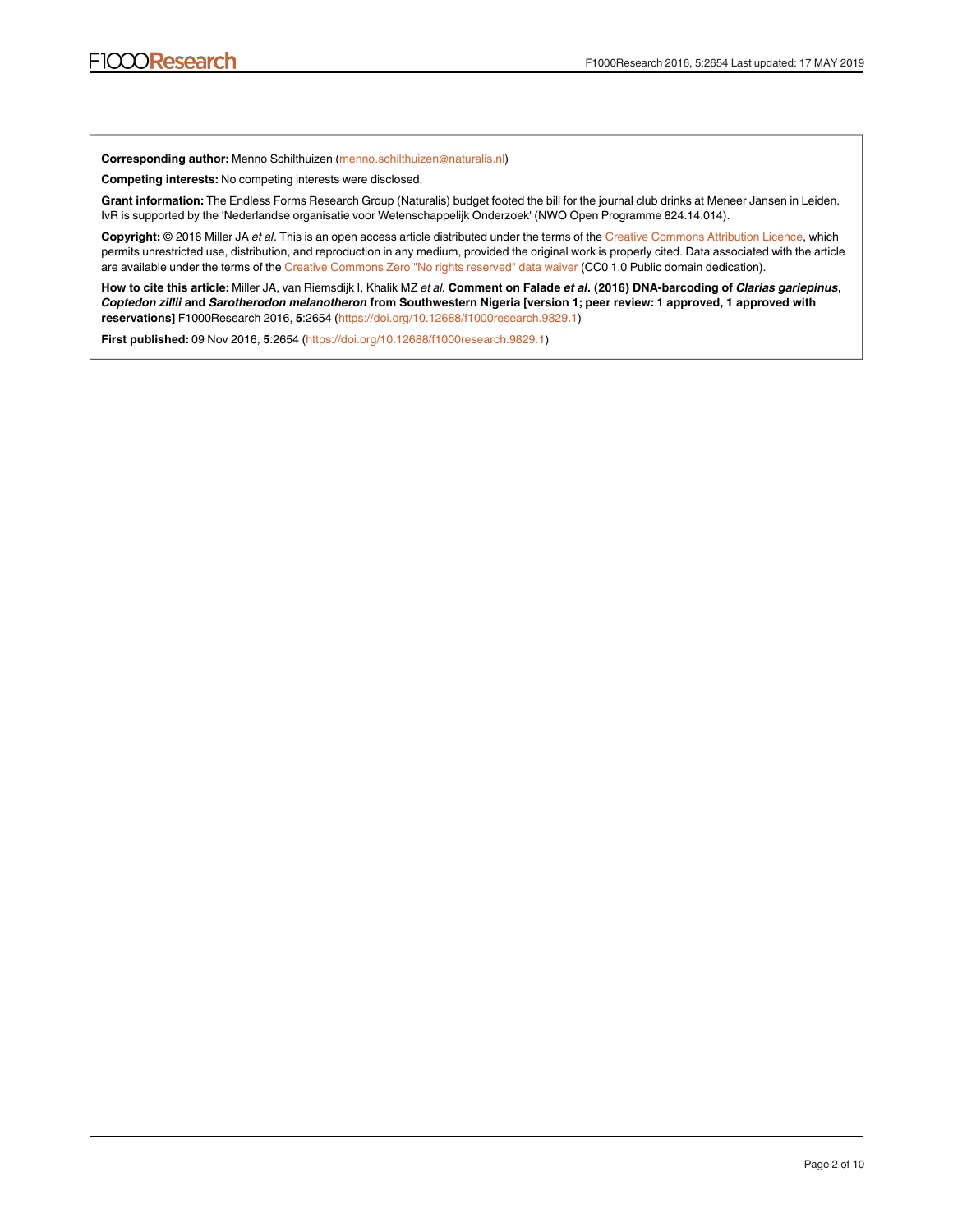DNA sequence data has become widely accepted as a useful tool for taxonomic determination and discovery $1-3$ . But the potential pitfalls of DNA taxonomy in operation have been forewarned for some time<sup>4-10</sup>.

The DNA barcode itself is simply a standard region selected to facilitate comparison $11$ . A library built of many such sequences and based on a gene evolving at a rate that minimizes variation within and maximizes variation between species becomes a powerful taxo-nomic resource<sup>[5](#page-6-0)</sup>. But the journey from DNA barcode sequence to species determination still requires critical application, particularly when applied to taxa or regions that are not currently well represented in sequence databases.

Falade *et al.*<sup>12</sup> obtained DNA sequences for sixteen individual fish from Southwest Nigeria, a region with relatively sparse coverage in sequence databases. Such data are valuable because broad geographic and taxonomic representation provide insight into genetic diversity within taxonomic groups and help us to refine hypotheses of species circumscription and phylogenetic relationships.

Falade *et al.*,<sup>[12](#page-6-0)</sup> sequenced each specimen for the standard animal DNA barcode region cytochrome oxidase I (COI) and a region of the 16S mitochondrial ribosome. The authors queried their sequences against both the BOLD Systems (RRID: SCR\_004278; [boldsystems.org/index.php/IDS\\_OpenIdEngine](http://www.boldsystems.org/index.php/IDS_OpenIdEngine)) and NCBI GenBank (RRID: SCR\_004860; BLASTN, RRID: SCR\_001598; [blast.ncbi.nlm.nih.gov/Blast.cgi](http://blast.ncbi.nlm.nih.gov/Blast.cgi)) databases (because BOLD does not include 16S, these sequences were only compared to GenBank). Although the authors claim that "this resulted in straightforward identification", we take a more nuanced view on their results.

The BOLD identification engine and BLASTN comparison with GenBank work differently and were created for different purposes<sup>13-15</sup>; only BOLD is specifically intended to be used as a taxonomic identification tool, while BLASTN assesses sequence similarity. BLASTN will always return the most similar sequences in GenBank. BOLD is more discriminating, since it is limited to a handful of specific loci and uses similarity thresholds to assess whether or not a query sequence can be matched to identified sequences in the database with high confidence. BOLD will alert the user when it determines that no confident identification could be made. DNA-based identification is complicated by the fact that both BOLD and GenBank include misidentified sequences<sup>16</sup>.

BOLD failed to identify with confidence any of the sixteen COI sequences. Eight were classified as probably belonging to one of a handful of possible species, while the rest received no hit. From this, we infer that Falade *et al.* made their taxonomic determinations based almost entirely on BLASTN results. As reported [\(Table 1](#page-3-0)), all but one of these were scored as 98–99% identical to their top GenBank hit with the remaining sequence ([KX231778;](https://www.ncbi.nlm.nih.gov/nuccore/KX231778) Coptodon\_zilli\_odooba\_1) scoring 86% identical.

To view the results in context, we downloaded from BOLD all COI sequences identified as one of the three species specified by Falade *et al.* [search 'Taxonomy' for *Clarias gariepinus*, *Sarotherodon melanotheron*, and *Coptodon zillii* (the latter also under the synonym *Tilapia zillii*)]. These sequences were combined with the Falade *et al.* data and initially aligned using MAFFT version 7.187[17](#page-6-0) with manual adjustments made using Mesquite version 3.10<sup>[18](#page-6-0)</sup> [\(mesquite](http://mesquiteproject.wikispaces.com/)[project.wikispaces.com/\)](http://mesquiteproject.wikispaces.com/). A phylogenetic analysis was performed using RAxML version 8.2.[819.](#page-6-0) Initial alignment and phylogenetic analysis were performed through the CIPRES Science Gateway version 3.3[20](#page-6-0) (RRID: SCR\_008439; [phylo.org/](https://www.phylo.org/)). Alignment required reversing or reverse-complementing some of the sequences from Falade *et al*. The problematic sequence [KX231778](https://www.ncbi.nlm.nih.gov/nuccore/KX231778) could not be satisfactorily aligned with the others and had to be excluded from the tree. The remaining COI sequences did cluster with other GenBank sequences in such a way as to suggest the remaining taxonomic determinations reported by Falade *et al.* are credible.

Another anomalous sequence is [KX243287](https://www.ncbi.nlm.nih.gov/nuccore/KX243287) (Clarias\_gariepinus\_ asejire\_12), a 16S sequence approximately twice the length of the others. We have no explanation for this.

The evidence presented by Falade et al. is not sufficient to determine at least the COI sequence [KX231778](https://www.ncbi.nlm.nih.gov/nuccore/KX231778.1?report=GenBank). The method applied by Falade *et al.* made it nearly impossible to fail to obtain a taxonomic name for each sequence. This is a scientific flaw, and an example of the uncritical application of DNA taxonomy.

This paper was discussed as part of a regular journal discussion group offered by the Endless Forms research group at Naturalis Biodiversity Center, which involves students in the Evolution, Biodiversity, and Conservation program at Leiden University. Similar journal-article-based discussion groups can be found at many universities and Natural History Museums. We support the rationale behind open review journals [\(blog.f1000research.com/2014/05/21/](http://blog.f1000research.com/2014/05/21/what-is-open-peer-review/) [what-is-open-peer-review/](http://blog.f1000research.com/2014/05/21/what-is-open-peer-review/)) and therefore decided to share the sense of our discussion with the broader community. We would like to encourage other journal discussion groups to include open review articles in their literature discussions, and consider sharing summaries of their discussions as article comments. Healthy science literature depends on a robust pool of potential reviewers $21$ . We see journal discussion groups as an untapped resource for providing feedback on scientific literature, and also as incubators for developing student-scientists into constructive and rigorous peer reviewers.

#### **Dataset 1. Aligned COI sequence data**

**<http://dx.doi.org/10.5256/f1000research.9829.d141383>**

(FASTA format)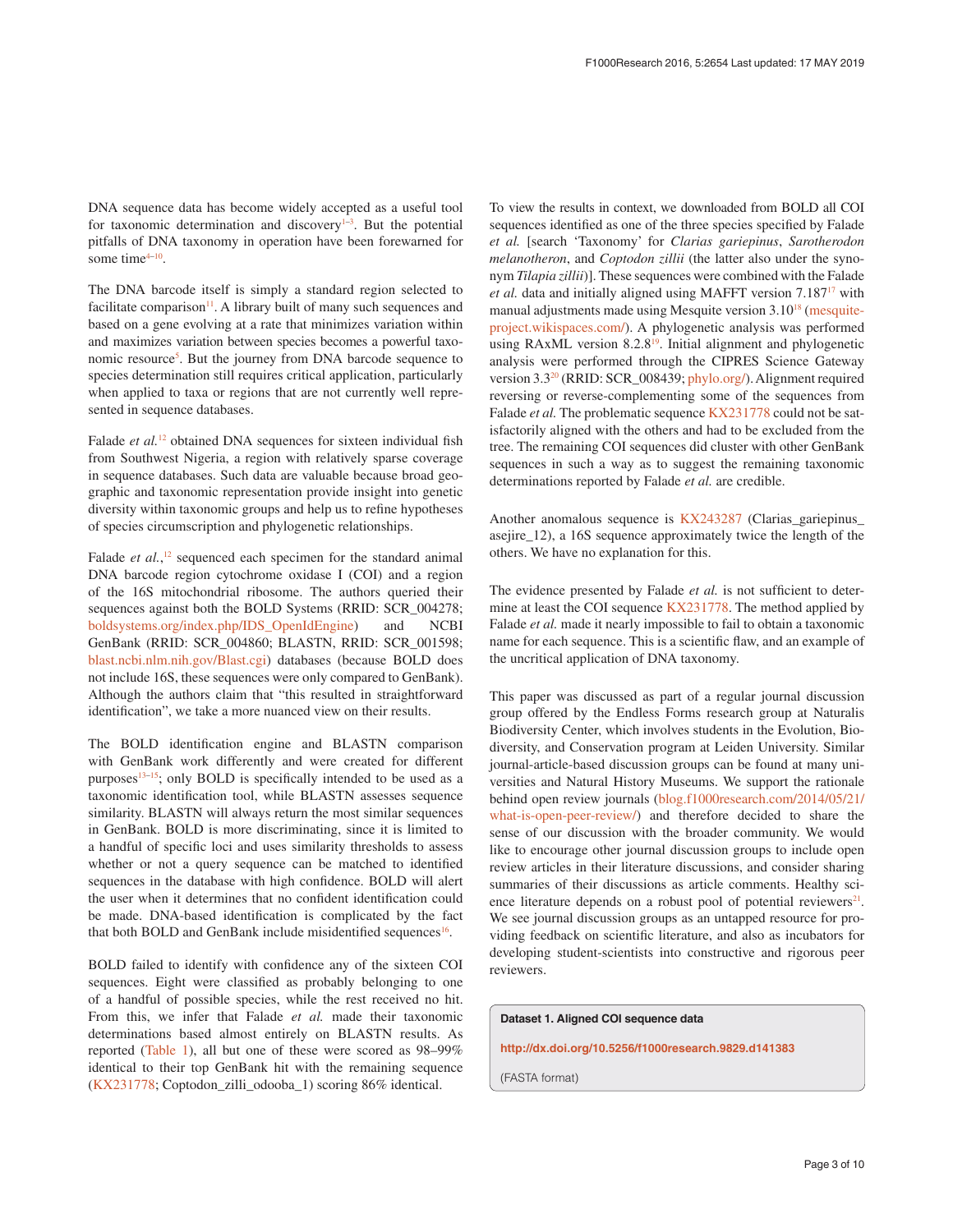<span id="page-3-0"></span>Table 1. Sequences from Falade et al.<sup>12</sup> queried using the BOLD and GenBank databases. Top BOLD hit and BOLD identification note summarize results from BOLD. Top Blast<br>hit and Sequence name specify the best match in GenBa **Table 1. Sequences from Falade et al.12 [q](#page-6-0)ueried using the BOLD and GenBank databases.** Top BOLD hit and BOLD identification note summarize results from BOLD. Top Blast hit and Sequence name specify the best match in GenBank (excluding the Falade *et al.* sequences) according to BLASTN, with the Blast metrics Query cover and Ident. See also Table 2 in Falade *et al.* Note that BOLD contains no 16S data, so these sequences are listed as NA (not applicable).

| <b>Blast note</b>               |                                                                                                           |                                                                                                                                                                                                                                     |                                                                                                                                                                                                              |                                                                |                                                                |                                                         |                                                                                                                                                         |                                                         |                                                         |                                                                                                                                                         |                                                         |
|---------------------------------|-----------------------------------------------------------------------------------------------------------|-------------------------------------------------------------------------------------------------------------------------------------------------------------------------------------------------------------------------------------|--------------------------------------------------------------------------------------------------------------------------------------------------------------------------------------------------------------|----------------------------------------------------------------|----------------------------------------------------------------|---------------------------------------------------------|---------------------------------------------------------------------------------------------------------------------------------------------------------|---------------------------------------------------------|---------------------------------------------------------|---------------------------------------------------------------------------------------------------------------------------------------------------------|---------------------------------------------------------|
| <b>Ident</b>                    | 86                                                                                                        | 99                                                                                                                                                                                                                                  | 99                                                                                                                                                                                                           | 98                                                             | 88                                                             | 99                                                      | 99                                                                                                                                                      | 99                                                      | 99                                                      | 99                                                                                                                                                      | 88                                                      |
| Query<br>cover                  | 76                                                                                                        | $87$                                                                                                                                                                                                                                | 88                                                                                                                                                                                                           | 92                                                             | $\infty$                                                       | 92                                                      | 90                                                                                                                                                      | 92                                                      | 92                                                      | 92                                                                                                                                                      | 80                                                      |
| Sequence name                   | Tilapia zillii isolate MAB08<br>partial cds; mitochondrial<br>subunit I (COI) gene,<br>cytochrome oxidase | mitochondrion, complete<br>Coptodon zillii<br>genome                                                                                                                                                                                | mitochondrion, complete<br>Coptodon zillii<br>genome                                                                                                                                                         | Sarotherodon melanotheron<br>mitochondrion, complete<br>genome | Sarotherodon melanotheron<br>mitochondrion, complete<br>genome | mitochondrion, complete<br>Clarias gariepinus<br>genome | mitochondrion, complete<br>Clarias gariepinus<br>genome                                                                                                 | mitochondrion, complete<br>Clarias gariepinus<br>genome | mitochondrion, complete<br>Clarias gariepinus<br>genome | mitochondrion, complete<br>Clarias gariepinus<br>genome                                                                                                 | mitochondrion, complete<br>Clarias gariepinus<br>genome |
| <b>Top Blast hit</b>            | JX173760.1                                                                                                | KM658974.1                                                                                                                                                                                                                          | KM658974.1                                                                                                                                                                                                   | JF894132.1                                                     | JF894132.1                                                     | KT001082.1                                              | KT001082.1                                                                                                                                              | KT001082.1                                              | KT001082.1                                              | KT001082.1                                                                                                                                              | KT001082.1                                              |
| <b>BOLD</b> identification note |                                                                                                           | is likely to be one of the following:<br>mossambicus, Coptodon rendalli,<br>A species level match could not<br>be made, the queried specimen<br>Coptodon sp., Oreochromis<br>Tilapia zillii, Coptodon zillii,<br>Tilapia guineensis | is likely to be one of the following:<br>mossambicus, Coptodon rendalli<br>A species level match could not<br>be made, the queried specimen<br>Coptodon sp., Oreochromis<br>Tilapia zillii, Coptodon zillii, |                                                                |                                                                |                                                         | is likely to be one of the following:<br>A species level match could not<br>be made, the queried specimen<br>Clarias gariepinus, Clarias sp.<br>NM-2010 |                                                         |                                                         | is likely to be one of the following:<br>A species level match could not<br>be made, the queried specimen<br>Clarias gariepinus, Clarias sp.<br>NM-2010 |                                                         |
| Top BOLD<br>hit                 | Jo Hit<br>Z                                                                                               | Cichliformes<br>- Tilapia zillii<br>(99.65%)<br>hordata -<br>Top Hit:<br>Chordat                                                                                                                                                    | Top Hit:<br>Chordata -<br>Cichliformes<br>- Tilapia zillii<br>(99.44%)                                                                                                                                       | No Hit                                                         | Hit<br>No Hit                                                  | No Hit                                                  | Top Hit:<br>Chordata -<br>Siluriformes<br>gariepinus<br>(99.62%)<br>- Clarias                                                                           | Jo Hit<br>z                                             | No Hit                                                  | Top Hit:<br>Chordata -<br>Siluriformes<br>gariepinus<br>(100%)<br>- Clarias                                                                             | Hit<br>No Hit                                           |
| Specimen voucher no.            | Coptodon_zilli_odooba_1                                                                                   | Coptodon_zilli_odooba_2                                                                                                                                                                                                             | Coptodon_zilli_odooba_3                                                                                                                                                                                      | melanotheron_odooba_4<br>Sarotherodon                          | melanotheron_odooba_5<br>Sarotherodon_                         | Clarias_gariepinus_<br>odooba_6                         | Clarias_gariepinus_<br>odooba_7                                                                                                                         | Clarias_gariepinus_<br>$odoba_8$                        | Clarias_gariepinus_<br>odooba_9                         | Clarias_gariepinus_<br>odooba_10                                                                                                                        | Clarias_gariepinus_<br>odooba_11                        |
| Locus                           | Ō                                                                                                         | $\overline{Q}$                                                                                                                                                                                                                      | $\overline{Q}$                                                                                                                                                                                               | $\overline{O}$                                                 | $\overline{O}$                                                 | $\overline{O}$                                          | $\overline{O}$                                                                                                                                          | $\overline{O}$                                          | $\overline{O}$                                          | $\overline{O}$                                                                                                                                          | ŌO                                                      |
| Accession no.                   | KX231778                                                                                                  | KX231779                                                                                                                                                                                                                            | KX231780                                                                                                                                                                                                     | <b>KX231781</b>                                                | KX231782                                                       | KX231783                                                | KX231784                                                                                                                                                | <b>KX231785</b>                                         | KX231786                                                | KX231787                                                                                                                                                | KX231788                                                |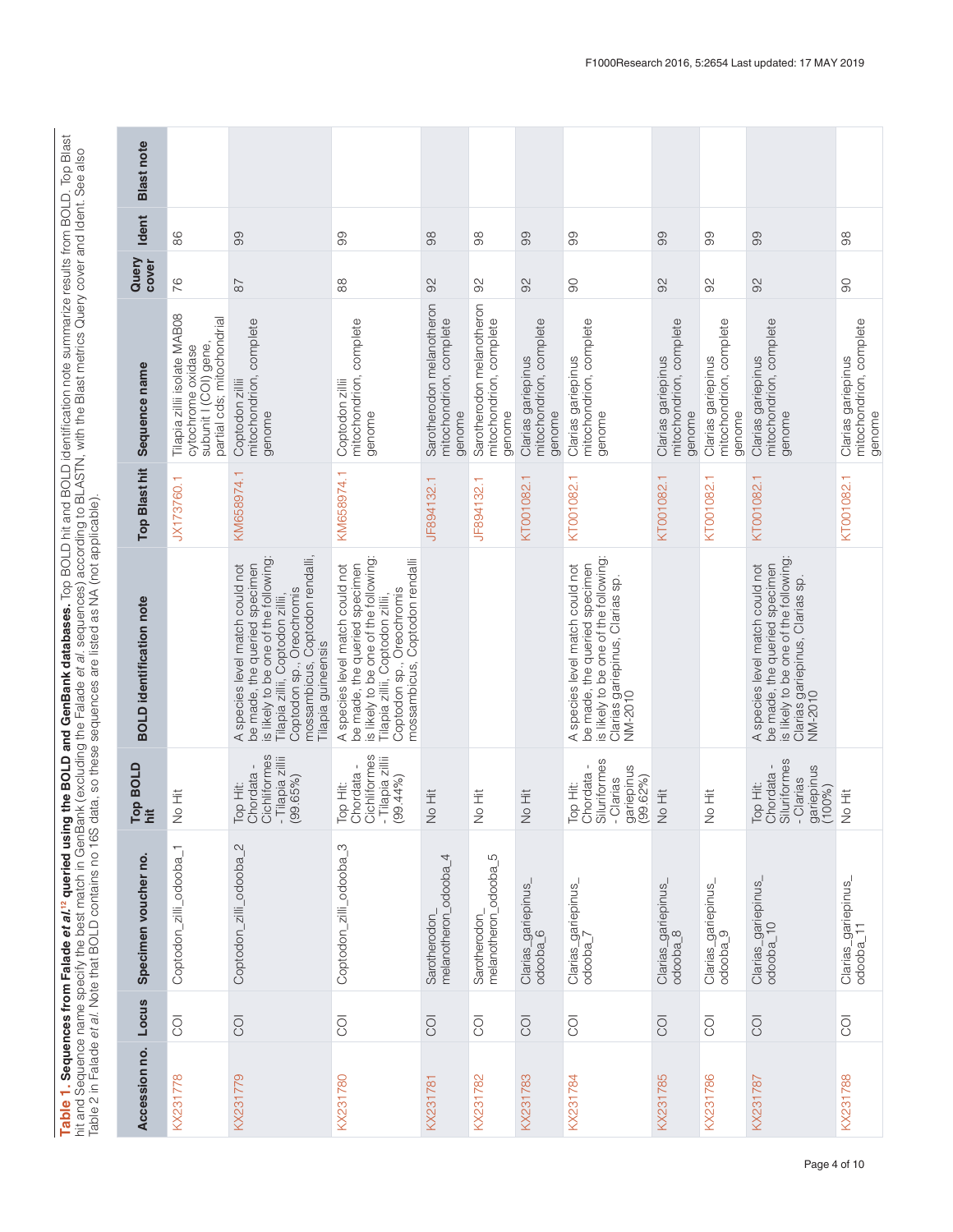| <b>Blast note</b>               |                                                         |                                                                                                                                                                                                             |                                                                                                                                                                                                              |                                                                                                                                                                                                             |                                                                                                | publication,<br>Top three<br>hits from<br>fourth hit<br>reported<br>source | Top hit this<br>second hit<br>sequence<br>reported   | publication,<br>Top three<br>hits from<br>fourth hit<br>reported<br>source                                   | Top two hits<br>from source<br>publication,<br>reported<br>third hit | Top two hits<br>from source<br>publication,<br>reported<br>third hit |
|---------------------------------|---------------------------------------------------------|-------------------------------------------------------------------------------------------------------------------------------------------------------------------------------------------------------------|--------------------------------------------------------------------------------------------------------------------------------------------------------------------------------------------------------------|-------------------------------------------------------------------------------------------------------------------------------------------------------------------------------------------------------------|------------------------------------------------------------------------------------------------|----------------------------------------------------------------------------|------------------------------------------------------|--------------------------------------------------------------------------------------------------------------|----------------------------------------------------------------------|----------------------------------------------------------------------|
| <b>Ident</b>                    | 88                                                      | 8                                                                                                                                                                                                           | 8                                                                                                                                                                                                            | 8                                                                                                                                                                                                           | 99                                                                                             | 8                                                                          | 8                                                    | 8                                                                                                            | 8                                                                    | 8                                                                    |
| Query<br>cover                  | $\infty$                                                | 93                                                                                                                                                                                                          | 93                                                                                                                                                                                                           | 93                                                                                                                                                                                                          | 92                                                                                             | 93                                                                         | 93                                                   | $\infty$                                                                                                     | 93                                                                   | 89                                                                   |
| Sequence name                   | mitochondrion, complete<br>Clarias gariepinus<br>genome | Clarias gariepinus isolate<br>CLGP5 cytochrome<br>oxidase subunit I (COI)<br>gene, partial cds;<br>mitochondrial                                                                                            | partial cds; mitochondrial<br>subunit 1 (COI) gene,<br>cytochrome oxidase<br>Clarias gariepinus                                                                                                              | Clarias gariepinus isolate<br>CLGP3 cytochrome<br>oxidase subunit I (COI)<br>gene, partial cds;<br>mitochondrial                                                                                            | partial cds; mitochondrial<br>subunit 1 (COI) gene<br>cytochrome oxidase<br>Clarias gariepinus | mitochondrion, complete<br>Coptodon zillii<br>genome                       | mitochondrion, complete<br>Coptodon zillii<br>genome | Tilapia aff. zillii 'Kisangani'<br>isolate J72 16S ribosomal<br>sequence; mitochondrial<br>RNA gene, partial | Sarotherodon melanotheron<br>mitochondrion, complete<br>genome       | Sarotherodon melanotheron<br>mitochondrion, complete<br>genome       |
| <b>Top Blast hit</b>            | KT001082.1                                              | JQ699203.1                                                                                                                                                                                                  | KX619412.1                                                                                                                                                                                                   | JQ699201.1                                                                                                                                                                                                  | KX619412.1                                                                                     | KM658974.1                                                                 | KM658974.1                                           | GQ168017.1                                                                                                   | JF894132.1                                                           | JF894132.1                                                           |
| <b>BOLD</b> identification note |                                                         | is likely to be one of the following<br>A species level match could not<br>be made, the queried specimen<br>stappersii, Clarias ngamensis<br>Clarias gariepinus, Clarias sp.,<br>Clarias magur, Clarias cf. | is likely to be one of the following:<br>be made, the queried specimen<br>A species level match could not<br>stappersii, Clarias ngamensis<br>Clarias gariepinus, Clarias sp.,<br>Clarias magur, Clarias cf. | is likely to be one of the following<br>be made, the queried specimen<br>A species level match could not<br>Clarias magur, Clarias cf.<br>stappersii, Clarias ngamensis<br>Clarias gariepinus, Clarias sp., |                                                                                                |                                                                            |                                                      |                                                                                                              |                                                                      |                                                                      |
| Top BOLD<br>1it                 | 三<br>No Hit                                             | Siluriformes<br>gariepinus<br>(99.84%)<br>Top Hit:<br>Chordata -<br>- Clarias                                                                                                                               | Top Hit:<br>Chordata -<br>Siluriformes<br>- Clarias<br>gariepinus<br>(100%)                                                                                                                                  | Chordata -<br>Siluriformes<br>gariepinus<br>(100%)<br>Clarias<br>Top Hit:                                                                                                                                   | 上<br>10<br>1                                                                                   | $\widetilde{\geq}$                                                         | $\lessgtr$                                           | $\frac{1}{2}$                                                                                                | $\frac{4}{2}$                                                        | $\lessgtr$                                                           |
| Specimen voucher no.            | Clarias_gariepinus_<br>asejire_12                       | Clarias_gariepinus_<br>asejire_13                                                                                                                                                                           | Clarias_gariepinus_<br>asejire_14                                                                                                                                                                            | Clarias_gariepinus <sub>_</sub><br>asejire_15                                                                                                                                                               | Clarias_gariepinus_<br>asejire_16                                                              | Coptodon_zilli_odooba_1                                                    | Coptodon_zilli_odooba_2                              | Coptodon_zilli_odooba_3                                                                                      | melanotheron_odooba_4<br>Sarotherodon_                               | Sarotherodon_<br>melanotheron_odooba_5                               |
| Locus                           | $\overline{O}$                                          | $\overline{\text{C}}$                                                                                                                                                                                       | $\overline{O}$                                                                                                                                                                                               | $\overline{O}$                                                                                                                                                                                              | $\overline{O}$                                                                                 | 16S                                                                        | 16S                                                  | 16S                                                                                                          | 16S                                                                  | 16S                                                                  |
| Accession no.                   | KX231789                                                | KX231790                                                                                                                                                                                                    | KX231791                                                                                                                                                                                                     | KX231792                                                                                                                                                                                                    | KX231793                                                                                       | KX243276                                                                   | KX243277                                             | KX243278                                                                                                     | KX243279                                                             | KX243280                                                             |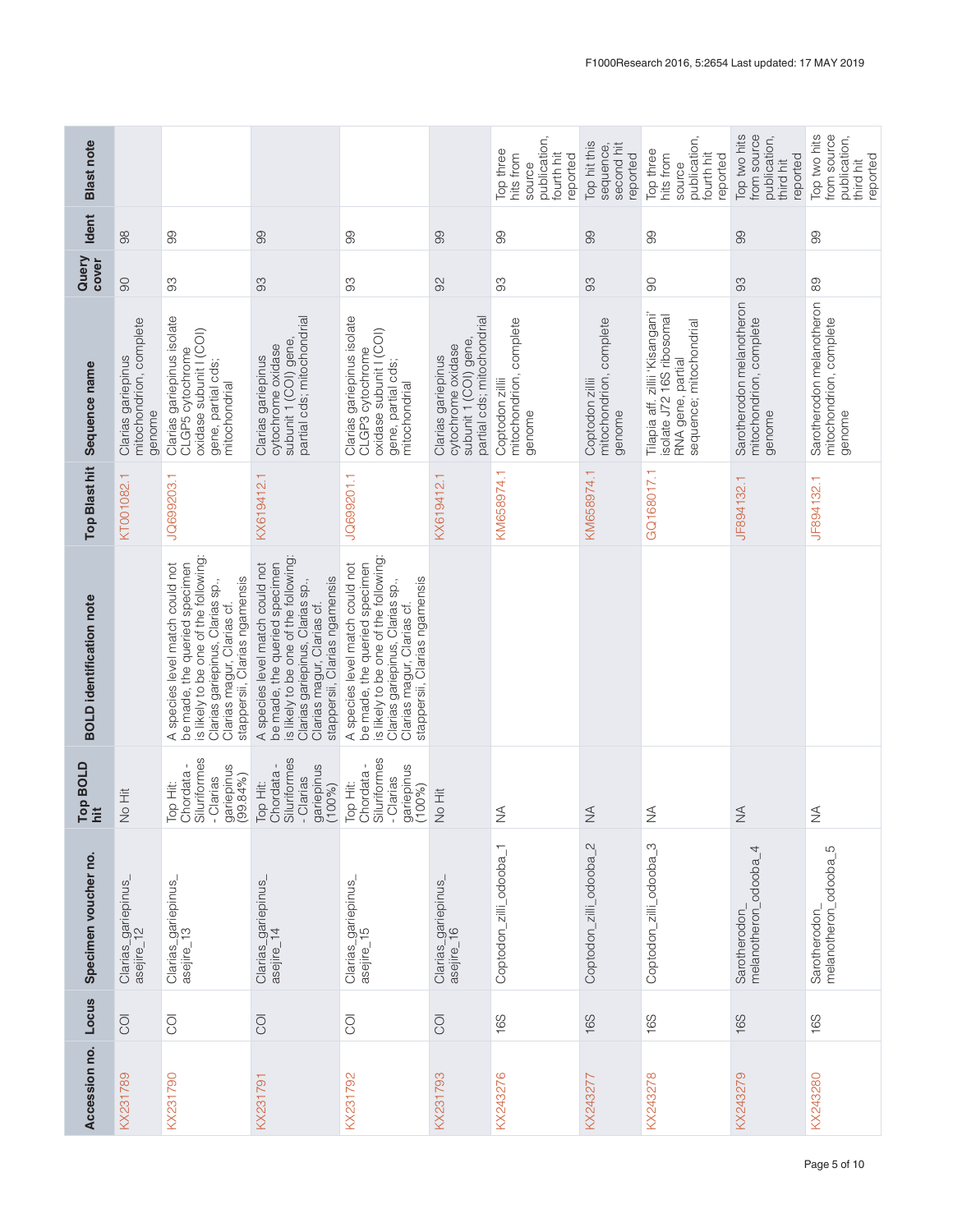| source<br>publication,<br>Top three<br>hits from<br>fourth hit<br>reported | from source<br>publication,<br>Top six hits<br>seventh hit<br>reported | Top four hits<br>from source<br>publication,<br>reported<br>fifth hit | from source<br>publication,<br>Top six hits<br>seventh hit<br>reported | Top four hits<br>from source<br>publication,<br>reported<br>fifth hit | Top two hits<br>from source<br>publication,<br>reported<br>third hit | from source<br>publication,<br>Top six hits<br>seventh hit<br>reported | Top four hits<br>from source<br>publication,<br>reported<br>fifth hit | Top five hits<br>from source<br>publication,<br>reported<br>sixth hit | Top four hits<br>from source<br>publication,<br>reported<br>fifth hit | from source<br>Top two hits<br>publication,<br>reported<br>third hit |
|----------------------------------------------------------------------------|------------------------------------------------------------------------|-----------------------------------------------------------------------|------------------------------------------------------------------------|-----------------------------------------------------------------------|----------------------------------------------------------------------|------------------------------------------------------------------------|-----------------------------------------------------------------------|-----------------------------------------------------------------------|-----------------------------------------------------------------------|----------------------------------------------------------------------|
| 99                                                                         | 99                                                                     | 99                                                                    | 99                                                                     | 99                                                                    | 83                                                                   | 95                                                                     | 99                                                                    | 99                                                                    | 99                                                                    | 93                                                                   |
| 67                                                                         | 94                                                                     | 94                                                                    | 94                                                                     | 84                                                                    | 92                                                                   | 51                                                                     | 94                                                                    | 94                                                                    | 84                                                                    | $\infty$                                                             |
| mitochondrion, complete<br>Clarias gariepinus<br>genome                    | mitochondrion, complete<br>Clarias gariepinus<br>genome                | mitochondrion, complete<br>Clarias gariepinus<br>genome               | mitochondrion, complete<br>Clarias gariepinus<br>genome                | mitochondrion, complete<br>Clarias gariepinus<br>genome               | mitochondrion, complete<br>Clarias gariepinus<br>genome              | mitochondrion, complete<br>Clarias gariepinus<br>genome                | Clarias gariepinus<br>mitochondrion, complete<br>genome               | mitochondrion, complete<br>Clarias gariepinus<br>genome               | mitochondrion, complete<br>Clarias gariepinus<br>genome               | mitochondrion, complete<br>Clarias gariepinus<br>genome              |
| KT001082.1                                                                 | KT001082.1                                                             | KT001082.1                                                            | KT001082.1                                                             | KT001082.1                                                            | KT001082.1                                                           | KT001082.1                                                             | KT001082.1                                                            | KT001082.1                                                            | KT001082.1                                                            | KT001082.1                                                           |
|                                                                            |                                                                        |                                                                       |                                                                        |                                                                       |                                                                      |                                                                        |                                                                       |                                                                       |                                                                       |                                                                      |
| $\frac{4}{2}$                                                              | $\frac{1}{2}$                                                          | $\frac{4}{2}$                                                         | $\frac{4}{2}$                                                          | $\stackrel{\triangle}{\geq}$                                          | $\stackrel{\triangle}{\geq}$                                         | $\frac{4}{2}$                                                          | $\frac{4}{2}$                                                         | $\stackrel{\triangleleft}{\geq}$                                      | $\frac{1}{2}$                                                         | $\stackrel{\triangleleft}{\geq}$                                     |
| Clarias_gariepinus <sub>.</sub><br>odooba_6                                | Clarias_gariepinus_<br>odooba_7                                        | Clarias_gariepinus_<br>odooba_8                                       | Clarias_gariepinus_<br>odooba_9                                        | Clarias_gariepinus_<br>odooba_10                                      | Clarias_gariepinus_<br>odooba_11                                     | Clarias_gariepinus_<br>asejire_12                                      | Clarias_gariepinus_<br>asejire_13                                     | Clarias_gariepinus_<br>asejire_14                                     | Clarias_gariepinus <sub>.</sub><br>asejire_15                         | Clarias_gariepinus_<br>asejire_16                                    |
| 16S                                                                        | 16S                                                                    | 16S                                                                   | 16S                                                                    | 16S                                                                   | 16S                                                                  | 16S                                                                    | 16S                                                                   | 16S                                                                   | 16S                                                                   | 16S                                                                  |
| KX243281                                                                   | KX243282                                                               | KX243283                                                              | KX243284                                                               | KX243285                                                              | KX243286                                                             | KX243287                                                               | KX243288                                                              | KX243289                                                              | KX243290                                                              | KX243291                                                             |
|                                                                            |                                                                        |                                                                       |                                                                        |                                                                       |                                                                      |                                                                        |                                                                       |                                                                       |                                                                       |                                                                      |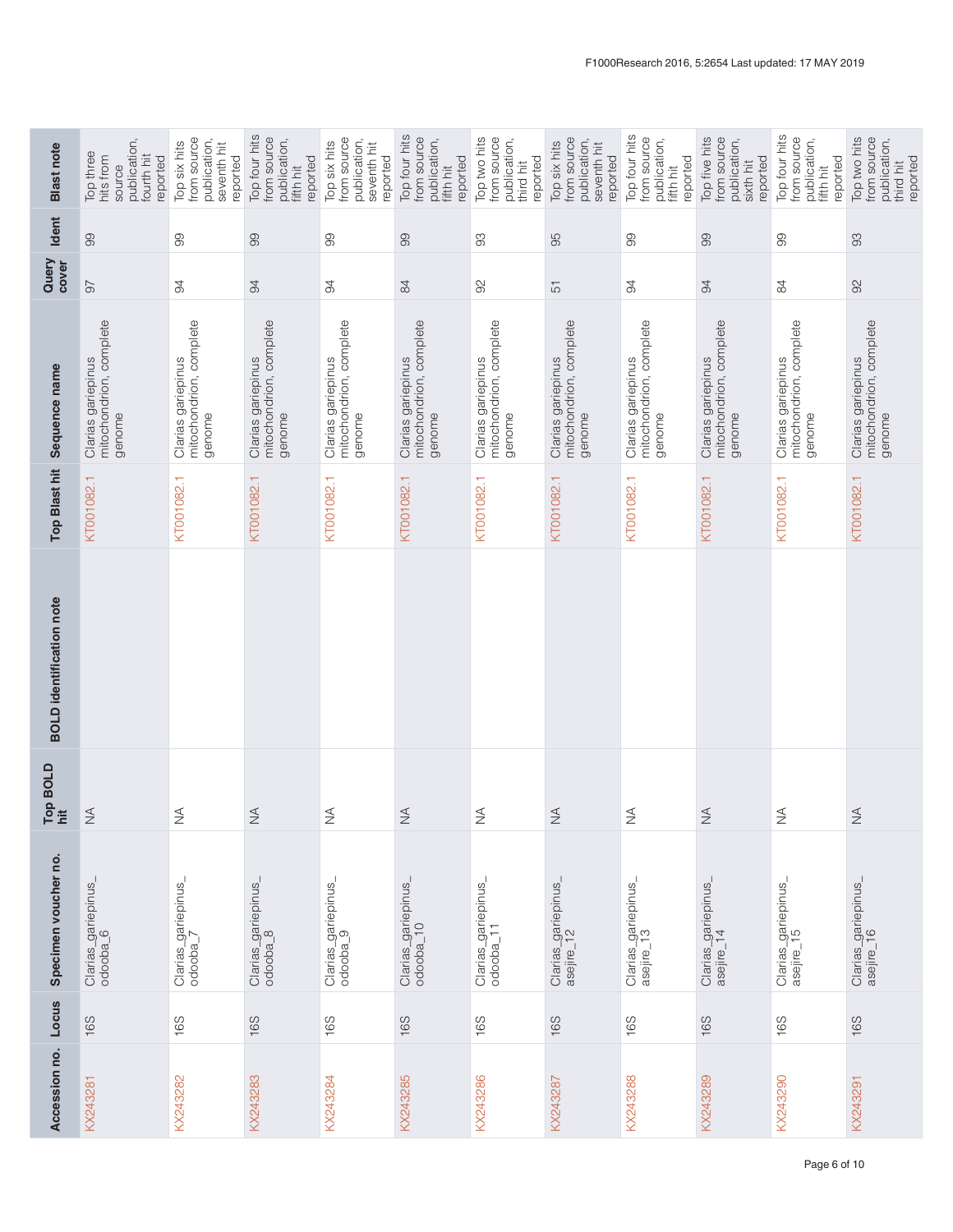<span id="page-6-0"></span>**Dataset 2. Phylogenetic tree**

**<http://dx.doi.org/10.5256/f1000research.9829.d141384>**

(RAxML tree, NEWICK format)

#### **Data availability**

F1000Research: Dataset 1. Aligned COI sequence data, [10.5256/](http://dx.doi.org/10.5256/f1000research.9829.d141383) [f1000research.9829.d1413832](http://dx.doi.org/10.5256/f1000research.9829.d141383)2

F1000Research: Dataset 2. Phylogenetic tree, [10.5256/](http://dx.doi.org/10.5256/f1000research.9829.d141384) [f1000research.9829.d1413842](http://dx.doi.org/10.5256/f1000research.9829.d141384)3

#### Author contributions

MS, JM, IvR, MZK, and DS conceived the study and outlined major points. IvR and JM analyzed the data and wrote initial drafts of the manuscript. All authors were involved in the revision of the draft manuscript and have agreed to the final content.

#### Competing interests

No competing interests were disclosed.

#### Grant information

The Endless Forms Research Group (Naturalis) budget footed the bill for the journal club drinks at Meneer Jansen in Leiden. IvR is supported by the 'Nederlandse organisatie voor Wetenschappelijk Onderzoek' (NWO Open Programme 824.14.014).

#### **References**

- 1. Schindel DE, Miller SE: **DNA barcoding a useful tool for taxonomists.** Nature. 2005; **435**(7038): 17. **[PubMed Abstract](http://www.ncbi.nlm.nih.gov/pubmed/15874991)** | **[Publisher Full Text](http://dx.doi.org/10.1038/435017b)**
- 2. Miller SE: **DNA barcoding and the renaissance of taxonomy.** Proc Natl Acad Sci U S A. 2007; **104**(12): 4775–4776. **[PubMed Abstract](http://www.ncbi.nlm.nih.gov/pubmed/17363473)** | **[Publisher Full Text](http://dx.doi.org/10.1073/pnas.0700466104)** | **[Free Full Text](http://www.ncbi.nlm.nih.gov/pmc/articles/1829212)**
- 3. Becker S, Hanner R, Steinke D: **Five years of FISH-BOL: brief status report.** Mitochondrial DNA. 2011; **22**(Suppl 1): 3–9. **[PubMed Abstract](http://www.ncbi.nlm.nih.gov/pubmed/21271850)** | **[Publisher Full Text](http://dx.doi.org/10.3109/19401736.2010.535528)**
- 4. Moritz C, Cicero C: **DNA barcoding: promise and pitfalls.** PLoS Biol. 2004; **2**(10): e354. **[PubMed Abstract](http://www.ncbi.nlm.nih.gov/pubmed/15486587)** | **[Publisher Full Text](http://dx.doi.org/10.1371/journal.pbio.0020354)** | **[Free Full Text](http://www.ncbi.nlm.nih.gov/pmc/articles/519004)**
- 5. Meier R: **DNA sequences in taxonomy opportunities and challenges.** In: Wheeler QD, editor. The New Taxonomy. CRC Press. 2008; 95–127. **[Publisher Full Text](http://dx.doi.org/10.1201/9781420008562.ch7)**
- 6. Ebach MC, de Carvalho MR: **Anti-intellectualism in the DNA barcoding enterprise.** Zoologica (Curitiba). 2010; **27**(2): 165–178. **[Publisher Full Text](http://dx.doi.org/10.1590/S1984-46702010000200003)**
- 7. Lipscomb D, Platnick N, Wheeler Q: **The intellectual content of taxonomy: A comment on DNA taxonomy.** Trends Ecol Evol. 2003; **18**(2): 65–66. **[Publisher Full Text](http://dx.doi.org/10.1016/S0169-5347(02)00060-5)**
- 8. Rubinoff D, Holland BS: **Between two extremes: mitochondrial DNA is neither the panacea nor the nemesis of phylogenetic and taxonomic inference.** Syst Biol. 2005; **54**(6): 952–961. **[PubMed Abstract](http://www.ncbi.nlm.nih.gov/pubmed/16385775)** | **[Publisher Full Text](http://dx.doi.org/10.1080/10635150500234674)**
- 9. Rubinoff D, Cameron S, Will K: **A genomic perspective on the shortcomings of mitochondrial DNA for "barcoding" identification.** J Hered. 2006; **97**(6): 581–594.
	- **[PubMed Abstract](http://www.ncbi.nlm.nih.gov/pubmed/17135463)** | **[Publisher Full Text](http://dx.doi.org/10.1093/jhered/esl036)**
- 10. Will KW, Rubinoff D: **Myth of the molecule: DNA barcodes for species cannot replace morphology for identification and classification.** Cladistics. 2004; **20**(1): 47–55. **[Publisher Full Text](http://dx.doi.org/10.1111/j.1096-0031.2003.00008.x)**
- 11. Hebert PD, Cywinska A, Ball SL, et al.: **Biological identifications through DNA barcodes.** Proc Biol Sci. 2003; **270**(1512): 313–321. **[PubMed Abstract](http://www.ncbi.nlm.nih.gov/pubmed/12614582)** | **[Publisher Full Text](http://dx.doi.org/10.1098/rspb.2002.2218)** | **[Free Full Text](http://www.ncbi.nlm.nih.gov/pmc/articles/1691236)**
- 12. Falade MO, Opeme AJ, Benson O: **DNA barcoding of** *Clarias gariepinus***,**  *Coptodon zillii* **and** *Sarotherodon melanotheron* **from Southwestern Nigeria [version 1; referees: 1 approved].** F1000 Res. 2016; **5**: 1268. **[Publisher Full Text](http://dx.doi.org/10.12688/f1000research.7895.1)**
- 13. Ratnasingham S, Hebert PD: **BOLD: The Barcode of Life Data System (http:// www.barcodinglife.org).** Mol Ecol Notes. 2007; **7**(3): 355–364. **[PubMed Abstract](http://www.ncbi.nlm.nih.gov/pubmed/18784790)** | **[Publisher Full Text](http://dx.doi.org/10.1111/j.1471-8286.2007.01678.x)** | **[Free Full Text](http://www.ncbi.nlm.nih.gov/pmc/articles/1890991)**
- 14. Pertsemlidis A, Fondon JW 3rd: **Having a BLAST with bioinformatics (and avoiding BLASTphemy).** Genome Biol. 2001; **2**(10): REVIEWS2002. **[PubMed Abstract](http://www.ncbi.nlm.nih.gov/pubmed/11597340)** | **[Free Full Text](http://www.ncbi.nlm.nih.gov/pmc/articles/138974)**
- 15. Ratnasingham S, Hebert PD: **A DNA-based registry for all animal species: the barcode index number (BIN) system.** PLoS One. 2013; **8**(7): e66213. **[PubMed Abstract](http://www.ncbi.nlm.nih.gov/pubmed/23861743)** | **[Publisher Full Text](http://dx.doi.org/10.1371/journal.pone.0066213)** | **[Free Full Text](http://www.ncbi.nlm.nih.gov/pmc/articles/3704603)**
- 16. Mutanen M, Kivelä SM, Vos RA, et al.: **Species-Level Para- and Polyphyly in DNA Barcode Gene Trees: Strong Operational Bias in European Lepidoptera.** Syst Biol. 2016; **65**(6): 1024–1040. pii syw044. **[PubMed Abstract](http://www.ncbi.nlm.nih.gov/pubmed/27288478)** | **[Publisher Full Text](http://dx.doi.org/10.1093/sysbio/syw044)** | **[Free Full Text](http://www.ncbi.nlm.nih.gov/pmc/articles/5066064)**
- Katoh K, Misawa K, Kuma K, et al.: MAFFT: a novel method for rapid multiple **sequence alignment based on fast Fourier transform.** Nucleic Acids Res. 2002; **30**(14): 3059–3066. **[PubMed Abstract](http://www.ncbi.nlm.nih.gov/pubmed/12136088)** | **[Publisher Full Text](http://dx.doi.org/10.1093/nar/gkf436)** | **[Free Full Text](http://www.ncbi.nlm.nih.gov/pmc/articles/135756)**
- 18. Maddison WP, Maddison DR: **Mesquite: a modular system for evolutionary analysis.** Version 3.10. 2016. **[Reference Source](http://mesquiteproject.org)**
- 19. Stamatakis A: **RAxML version 8: a tool for phylogenetic analysis and postanalysis of large phylogenies.** Bioinformatics. 2014; **30**(9): 1312–1313. **[PubMed Abstract](http://www.ncbi.nlm.nih.gov/pubmed/24451623)** | **[Publisher Full Text](http://dx.doi.org/10.1093/bioinformatics/btu033)** | **[Free Full Text](http://www.ncbi.nlm.nih.gov/pmc/articles/3998144)**
- 20. Miller MA, Pfeiffer W, Schwartz T: **Creating the CIPRES Science Gateway for inference of large phylogenetic trees.** In: Proceedings of the Gateway Computing Environments Workshop (GCE). New Orleans, LA. 2010; 1–8. **[Publisher Full Text](http://dx.doi.org/10.1109/GCE.2010.5676129)**
- 21. Hochberg ME, Chase JM, Gotelli NJ, et al.: **The tragedy of the reviewer commons.** Ecol Lett. 2009; **12**(1): 2–4. **[PubMed Abstract](http://www.ncbi.nlm.nih.gov/pubmed/19087107)** | **[Publisher Full Text](http://dx.doi.org/10.1111/j.1461-0248.2008.01276.x)**
- 22. Miller JA, van Riemsdijk I, Khalik MZ, et al.: **Dataset 1 in: Comment on Falade**  *et al.* **(2016) DNA-barcoding of** *Clarias gariepinus, Coptedon zillii* **and**  *Sarotherodon melanotheron* **from Southwestern Nigeria.** F1000Research. 2016. **[Data Source](http://dx.doi.org/10.5256/f1000research.9829.d141383)**
- 23. Miller JA, van Riemsdijk I, Khalik MZ, et al.: **Dataset 2 in: Comment on Falade**  *et al.* **(2016) DNA-barcoding of** *Clarias gariepinus, Coptedon zillii* **and**  *Sarotherodon melanotheron* **from Southwestern Nigeria.** F1000Research. 2016. **[Data Source](http://dx.doi.org/10.5256/f1000research.9829.d141384)**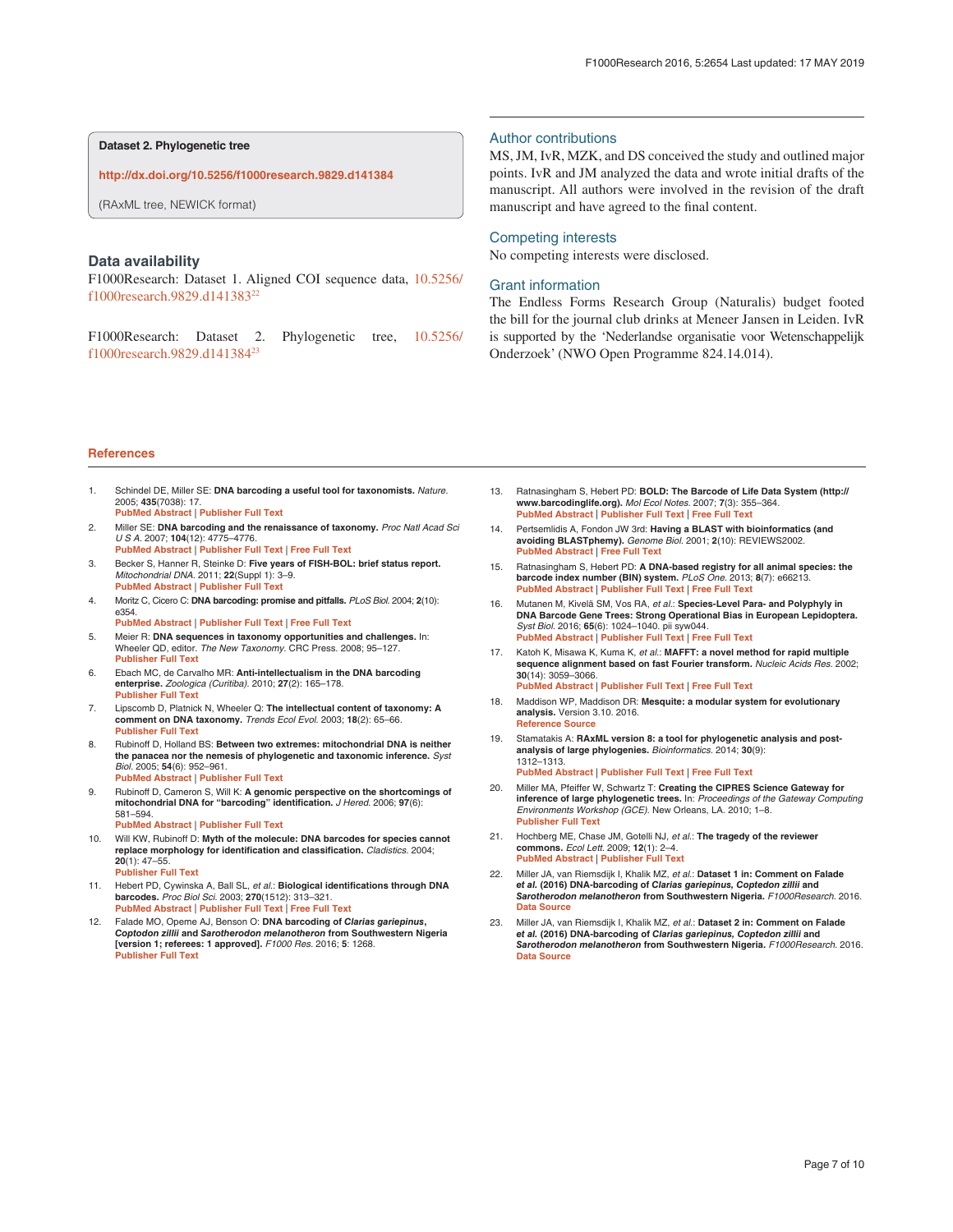## **Open Peer Review**

## **Current Peer Review Status:**

**Version 1**

Reviewer Report 30 January 2017

<https://doi.org/10.5256/f1000research.10597.r19277>

**© 2017 Davies D et al.** This is an open access peer review report distributed under the terms of the [Creative Commons](https://creativecommons.org/licenses/by/4.0/) [Attribution Licence](https://creativecommons.org/licenses/by/4.0/), which permits unrestricted use, distribution, and reproduction in any medium, provided the original work is properly cited.

7



## **Dora Davies**

Faculty of Natural Sciences, Facultad de ciencias Naturales, Universidad Nacional de Salta, Salta, Argentina, Salta, Argentina

## **Carolina Davies**

Instituto de Patología Experimental (Institute of Experimental Pathology), UNSa-CONICET, República Argentina

The title is appropriate for the content of the article. However, there is a spelling mistake since the correct genus is *Coptodon*, instead of *Coptedon* as the authors wrote it*.* The abstract concisely summarizes the ideas presented in the article. The authors explain with clarity their points of view about the paper under study. Conclusions are justified on the basis of the analysis performed. The information given is adequate, and discussed with clarity.

Multiple factors converge on decision making, therefore studies that bring together morphology, life cycles, ecology, genetics, and bioinformatics are desirable to improve our comprehension about species, in particular those that come from understudied localities. Falade *et al* (2016) identified fish specimens at species level by morphology, later analyzing genes COI and 16S rRNA with the aim of correlating morphologic and genetic data. Miller *et al* (2017) made an objection to the bioinformatic methodology employed by Falade *et al*., stating that it was "nearly impossible to fail to obtain a taxonomic name for each sequence". Miller *et al* objected particularly one sequence that produced no hits on BOLD database, a problem also addressed by Falade in their original paper. The absence of genetic sequences in public databases from specimens of remote or understudied areas is a problem that researchers from those areas face quite frequently. Even though Miller *et al* (2017) are correct in addressing the methodology shortness in Falade's work, it is important to remark that Falade *et al*. made an important contribution in submitting genetic sequences from 3 fish species of the underrepresented country Nigeria to public databases such as GeneBank and BOLD. Hopefully, there will be more interdisciplinary studies on Nigerian fish fauna.

In a more philosophical note, none of the branches of biology can alone answer all the questions, or explain or predict the totality of biological phenomena. In particular, definition of the concept "species" is under discussion even today. Molecular biology and bioinformatics are two of the many tools that are

available to elucidate the boundaries between 2 species. For example, to what extent a similar is  $\alpha$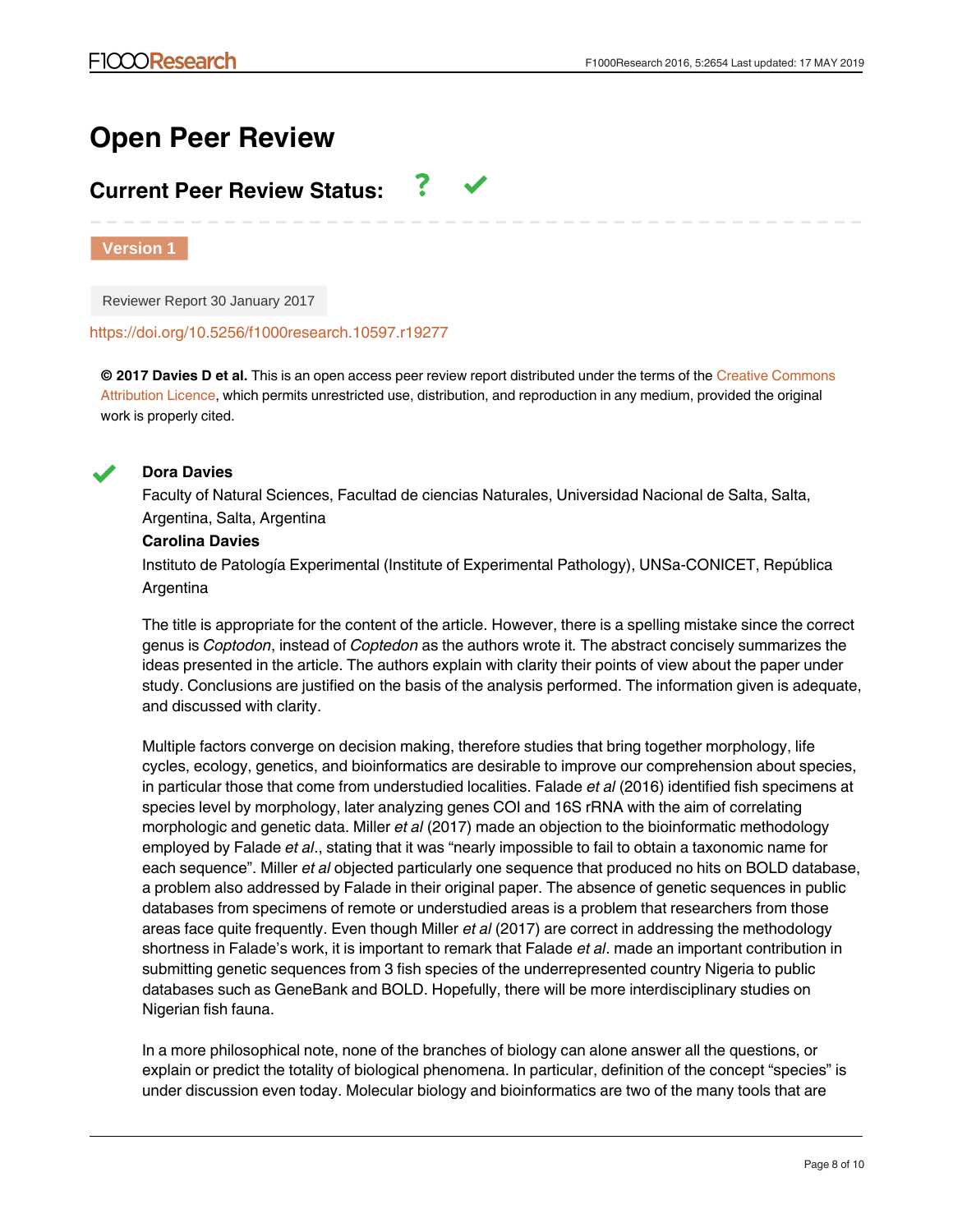available to elucidate the boundaries between 2 species. For example, to what extent a similarity percent of nearly 100%, based on the study of certain genes in a certain biological group, can be taken as an indicator that two species are different? That percent seems to be different for different taxa, and also varies depending on the genes under study. Bioinformatic tools to analyze genetic data are improving at a fast pace, but it is still important not to underestimate information about morphology, ecology, life cycles, etc. to complete the picture of each taxa. It is also worth noting that the improvement of bioinformatics tools relies on pre-existing information, and when that information is missing there might be a bit of a problem.

*Competing Interests:* No competing interests were disclosed.

**We have read this submission. We believe that we have an appropriate level of expertise to confirm that it is of an acceptable scientific standard.**

Reviewer Report 27 January 2017

## <https://doi.org/10.5256/f1000research.10597.r19279>

**© 2017 Shokralla S.** This is an open access peer review report distributed under the terms of the [Creative Commons](https://creativecommons.org/licenses/by/4.0/) [Attribution Licence](https://creativecommons.org/licenses/by/4.0/), which permits unrestricted use, distribution, and reproduction in any medium, provided the original work is properly cited.

#### 7 **Shadi Shokralla**

Biodiversity Institute of Ontario and Department of Integrative Biology, University of Guelph, Guelph, ON N1G 2W1, Canada

The authors discussed many aspects in Falade *et al*. (2016) article but their explanation didn't convince me with their findings. For example:

- The authors focused on CO1 data and almost ignored 16S data.
- I was expected to see more figures to proof their points.
- "The evidence presented by Falade et al. is not sufficient to determine at least the COI sequence KX231778. The method applied by Falade et al. made it nearly impossible to fail ...." what is the right way in the authors' eyes.
- "The remaining COI sequences did cluster with other GenBank sequences in such a way as to suggest the remaining ....." At which level the clustering parameters were set to? It is a vague expression.

*Competing Interests:* No competing interests were disclosed.

**I have read this submission. I believe that I have an appropriate level of expertise to confirm that it is of an acceptable scientific standard, however I have significant reservations, as outlined above.**